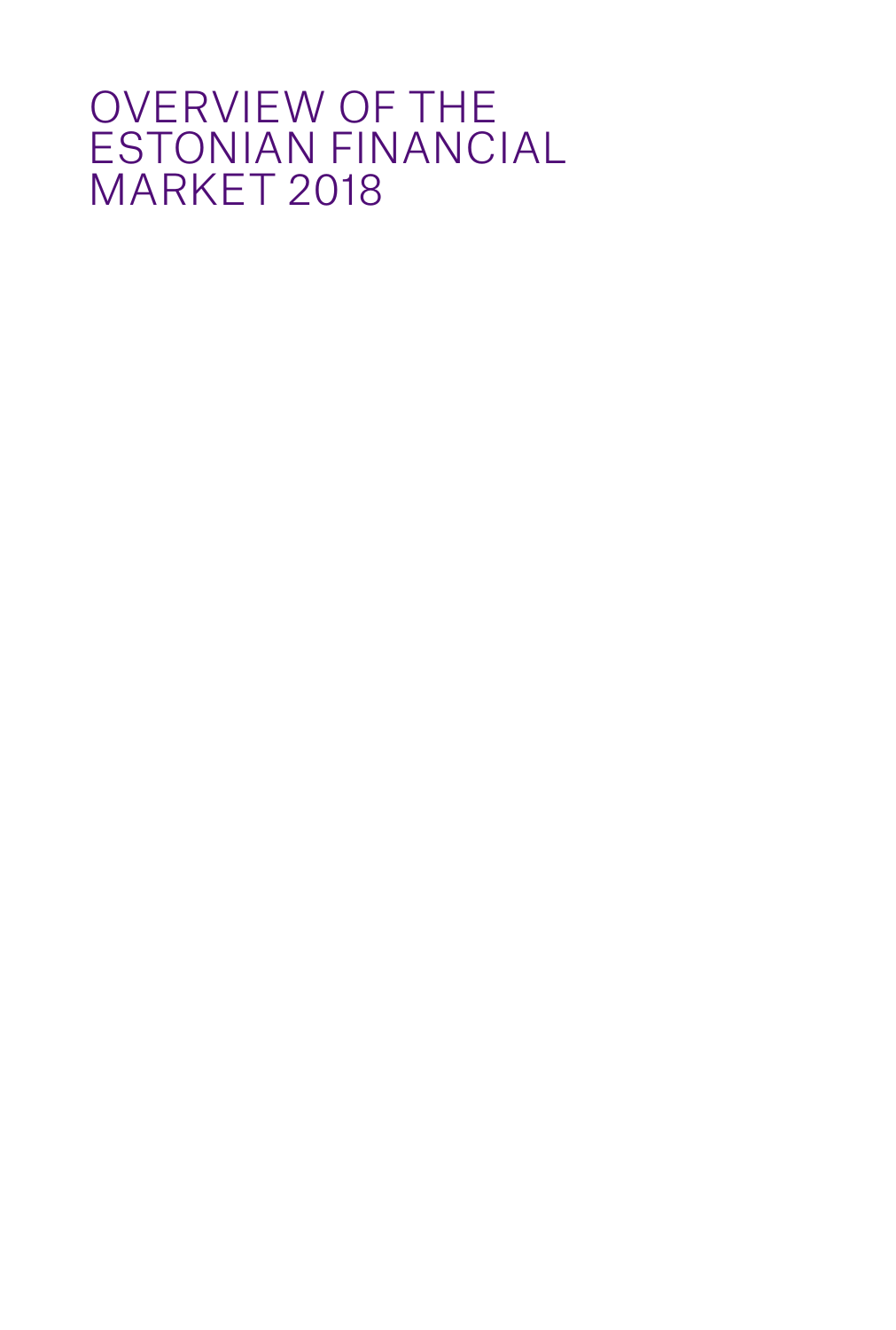

### Finantsinspektsioon

The review is based on data submitted to Finantsinspektsioon by supervised market participants.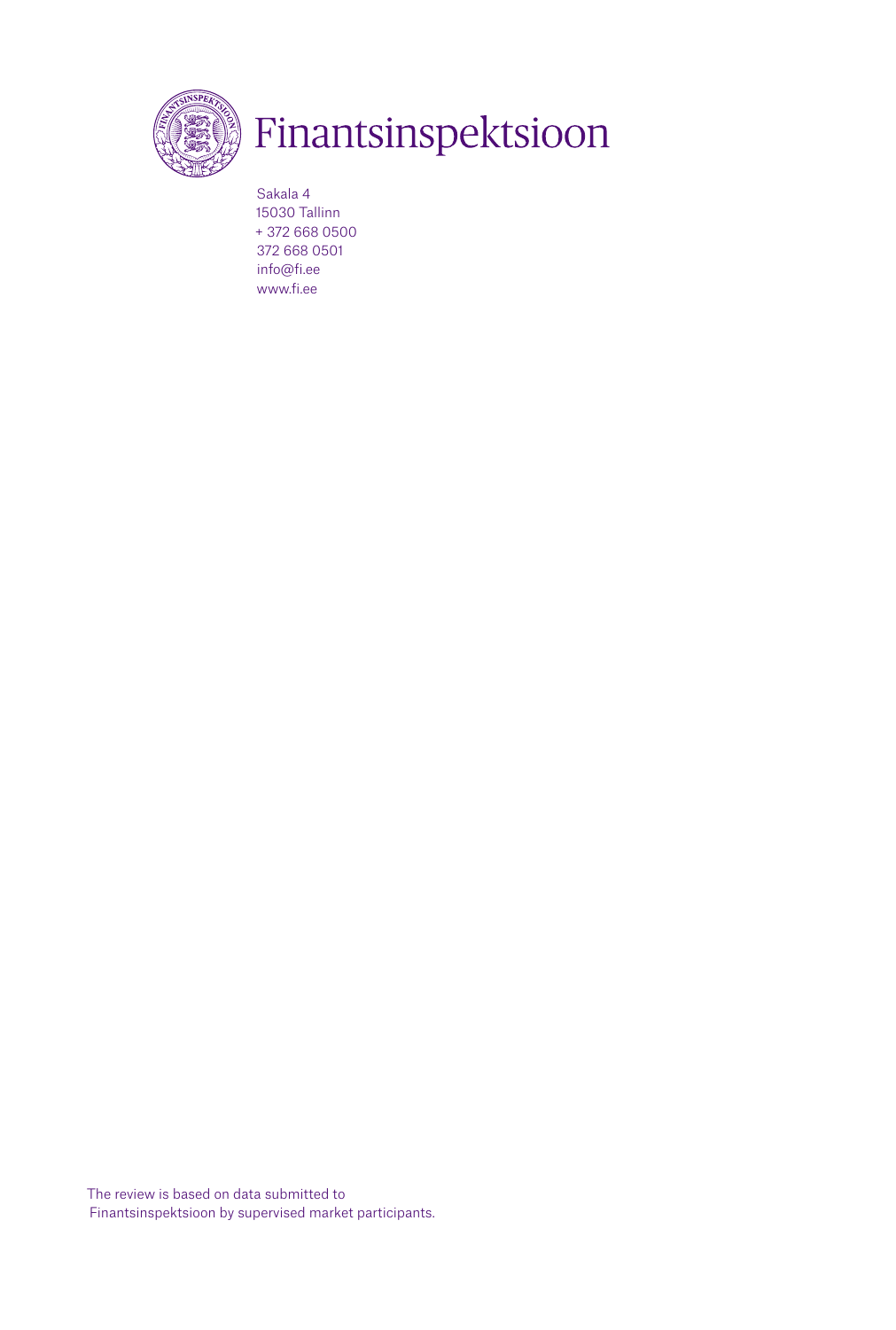## **CONTENTS**

| <b>Banks</b>                        | 4               |
|-------------------------------------|-----------------|
| Investment firms                    | 6               |
| Fund management companies           | 8               |
| Investment and pension funds        | 10 <sup>°</sup> |
| Life insurance                      | 12 <sup>°</sup> |
| Non-life insurance                  | 14              |
| Payment institutions                | 16              |
| Creditors and credit intermediaries | 18              |
| Insurance brokers                   | 20              |
| The securities market               | 22              |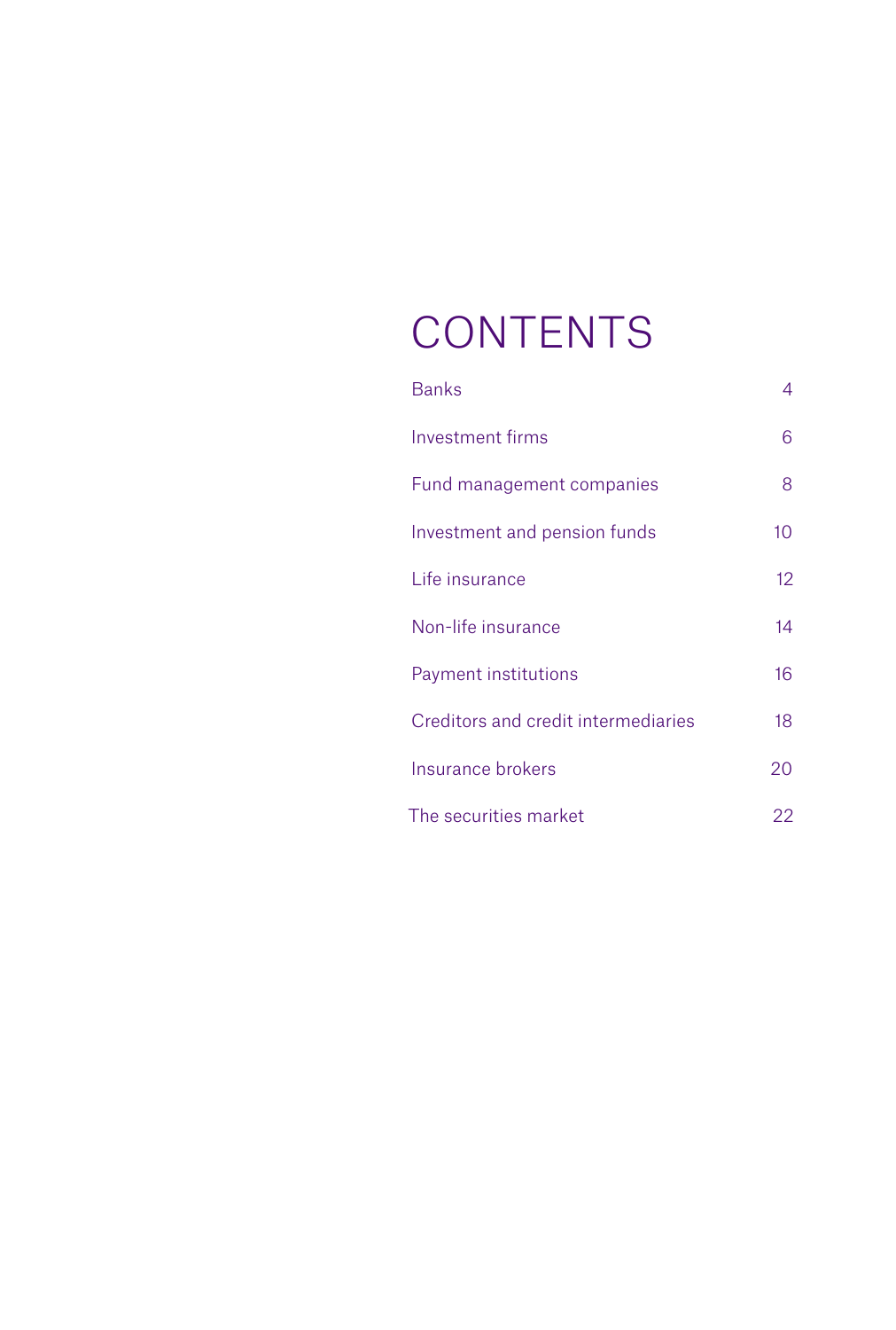### <span id="page-3-0"></span>BANKS

#### MAIN CHANGES

- At the end of the year there were 16 banks operating in Estonia, of which eight were branches of foreign banks. The authorisation was withdrawn from one bank by the European Central Bank working with Finantsinspektsioon.
- The yearly growth in the loan portfolio of the banks slowed from 6.8% to 5.7%. Although the growth in credit slowed, it was still relatively fast. Credit growth has been supported by the economic environment, low unemployment, rising incomes, and low base interest rates. There was growth of 1.2% in loans issued to non-financial companies, and of 6.2% in loans to households.
- The share of the loan portfolio that was long-term overdue by more than 90 days fell further to 0.5% at the end of the year. This was helped by a decline in overdue loans and by the growth in the loan portfolio. Overdue loans have declined broadly, at most of the banks and in most sectors of the economy.
- Deposits increased by 4% over the year and the loan-to-deposit ratio rose to 109%. There were no significant changes in the structure of deposits, as the largest share continues to be in demand deposits, which account for 82% of all deposits.
- The share of non-resident client deposits fell from 11.8% to 7.9%. The share of non-resident deposits that are at greater risk of money laundering has fallen. The share of deposits held by clients from low-tax regions has fallen below 1% of all deposits.
- The banks are profitable. They have managed to maintain their interest income and profitability even with interest rates low. The return on equity of the banks increased from 10.3% to 11%. The return on assets was 1.5% at the end of the year. Both these indicators are above the average for the European Union.
- The liquidity and capitalisation of the banking sector have remained strong. Around a quarter of the assets of the banks are liquid and the liquidity requirements are met with sufficient margin. The figures for capitalisation are among the strongest in Europe.

#### RISK ASSESSMENT

Changes in the structure of the banking sector with the creation of Luminor Bank AS mean there are additional risks that come from the economic environment in Latvia and Lithuania.

The growth in lending by the banks has been supported by a favourable economic climate. Slower growth in the economy could worsen the quality of the loans, and this makes it important for the banks to maintain their conservative approach to lending and to keep sufficient capital buffers.

The loan growth at several banks is fast and is above the average for the sector. Rapid growth in lending brings larger risks and so the banks need to pay more attention than earlier to the sufficiency and functioning of their internal control systems and the quality of their risk management.

The large volume of new legal standards has increased compliance risk, and banks have to make sure that their compliance control function works effectively.

The increased importance of technology and digitalisation make technological risks more important and so the banks must increasingly concern themselves with updating their technology, introducing innovative technology and ensuring cyber security.

Reputational risk has increased substantially, and the banks should consider this in managing their liquidity risk and funding risk.

The banking sector is still exposed to risks that could come from the economic environment of the parent banks and from events in the real estate market.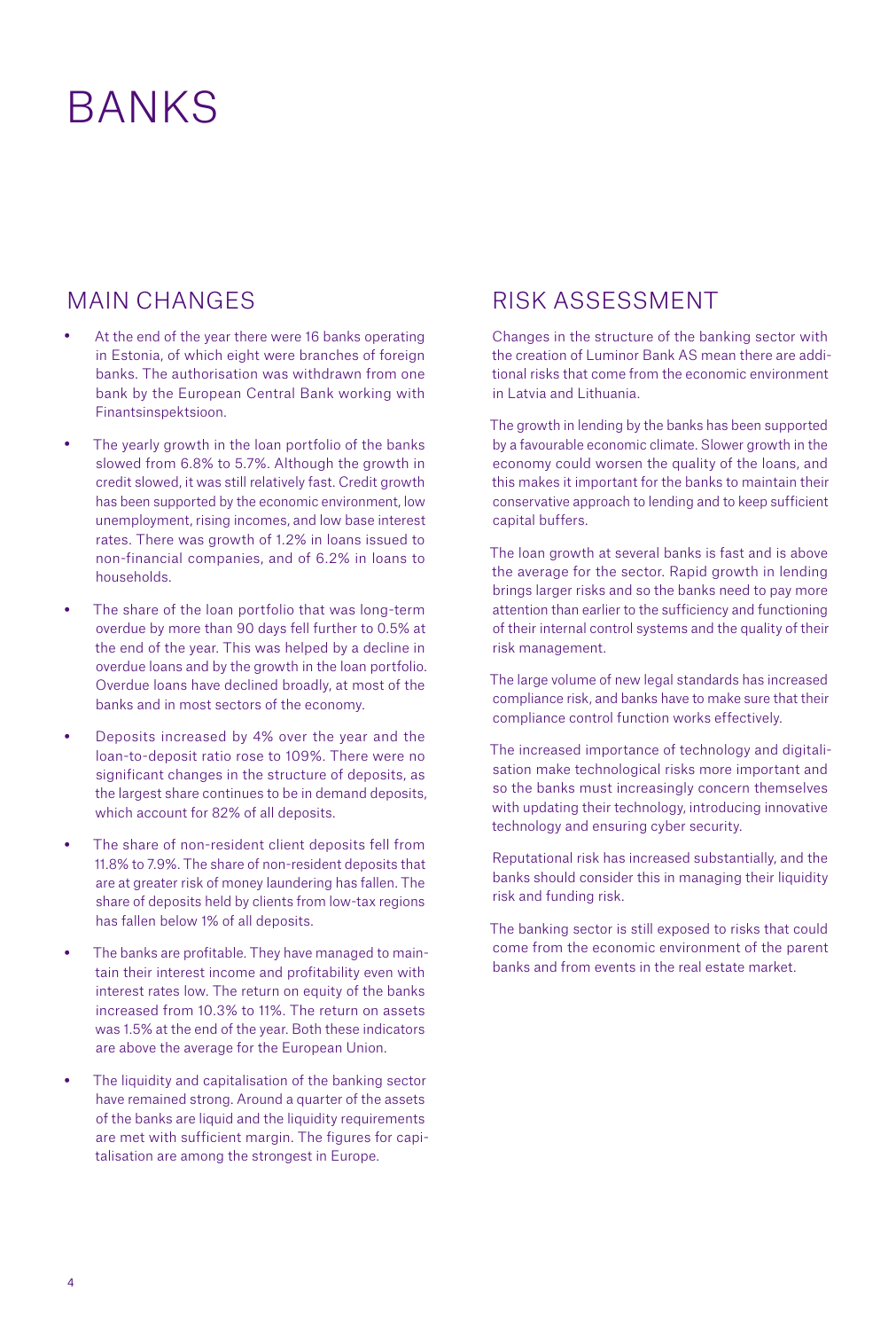

Market share of banks by volume of assets at the end of 2018 (2017 in brackets)



Growth in the loans and deposits of banks at the end of 2018 (end of 2017 in brackets)

Number of market participants

↓ 16 2017: 17

Value of assets

↑ €26.1 bln

2017: €25.3 bln

Credit stock growth

↓ 5.7%

2017: 6.8%

Growth in the value of deposits

↓ 4.0%

2017: 4.6%

Return on equity

↑ 11.0%

2017: 10.3%

Core Equity Tier 1 ratio

↑ 30.3% 2017: 30.1%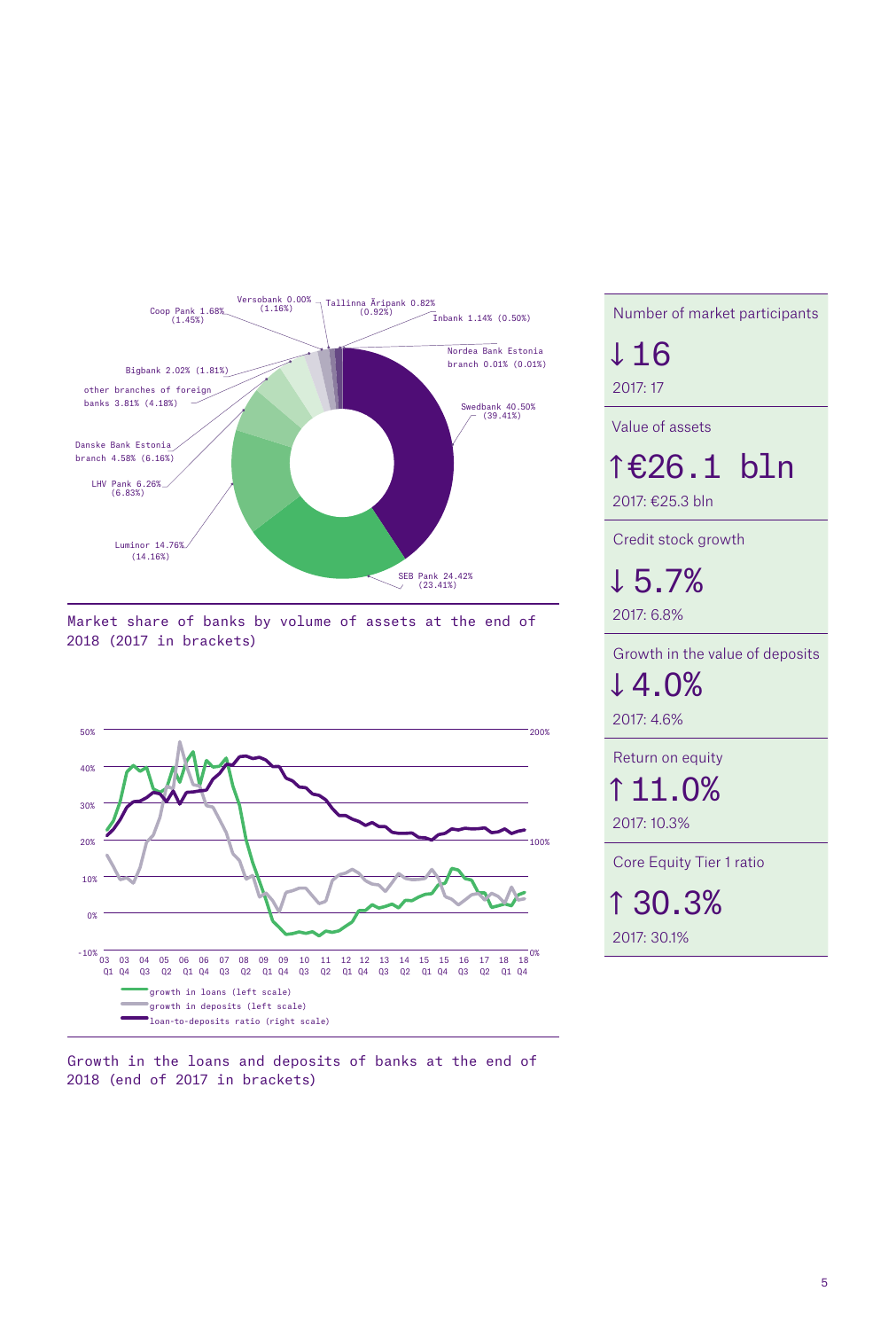### <span id="page-5-0"></span>INVESTMENT FIRMS

#### MAIN CHANGES

- Two investment firms received authorisations in 2018. This meant that five investment firms were operating in Estonia at the end of the year, none of them branches of foreign investment firms.
- The income and profitability of the sector remain at high levels. The profit of investment funds increased by 72% in 2018 to 10.5 million euros. This was the largest profit of the last decade.
- The revenue base and profitability increased because of profit earned from trading and service fee income from consultation transactions.
- The sector earned trading profit through its market exposure positions, usually using derivatives. The consequence of this can be that the revenue base is volatile.
- The volume of client assets managed by local investment firms declined by 27% over the year to 674 million euros at the end of it.
- As investment firms mostly operate internationally, the great majority of client assets were owned by non-resident clients. Local residents owned only 3.1% of client assets. The greatest part of revenues, some 83%, were earned from transactions concluded abroad

#### RISK ASSESSMENT

The main risk to investment firms comes from business models that are built on taking on market risk. The high levels of leverage mean that even a small shock in financial markets is able to cause large losses in a short time, making active risk management very important.

Another significant risk factor is the risk of non-compliance with standards. As investment firms provide services in multiple jurisdictions, and the regulations that apply to them are similar in complexity to those that apply to banks, there is an increased danger of non-compliance with the legislation of different states.

Investment firms sell the majority of their services outside Estonia and mainly to non-residents, and this brings substantial operating risks, compliance risks and money-laundering risks.

Some investment firms operating in the Estonian market may be affected by Brexit risk because they operate in international markets.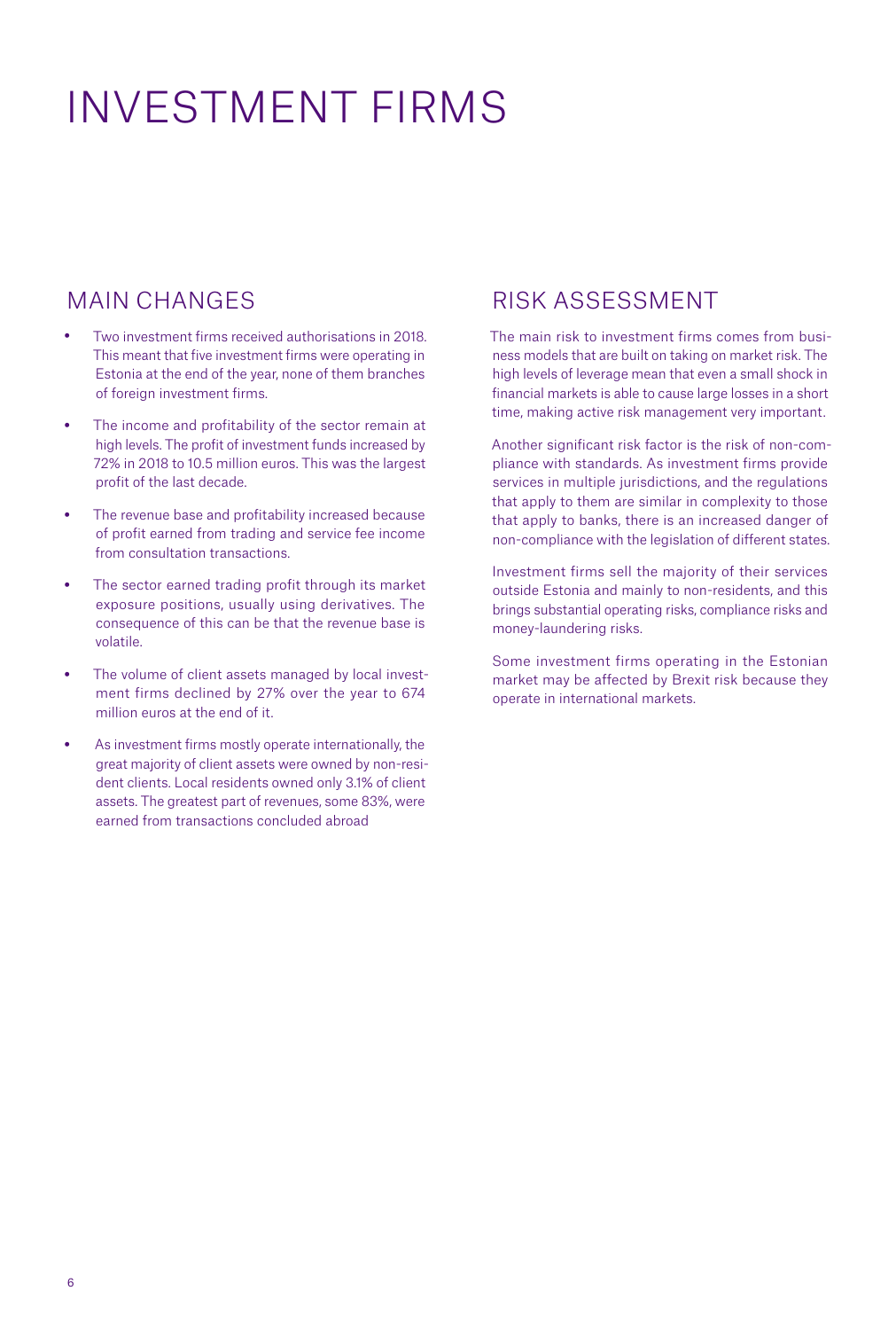

Market share of investment firms by volume of assets at the end of 2018 (end of 2017 in brackets)



Income and net profit of investment firms

Number of market participants ↑ 5 2017: 3 Value of client assets ↓ €674 mln

2017: €926 mln

Value of assets

↑ €60 mln

2017: €48 mln

Gross income

↓ €44 mln

2017: €36 mln

Fixed costs as a ratio to net income

↓ 62% 2017: 69%

Return on equity

↑ 22.0% 2017: 15%

Core Equity Tier 1 ratio

↑ 33.3% 2017: 32.4%

7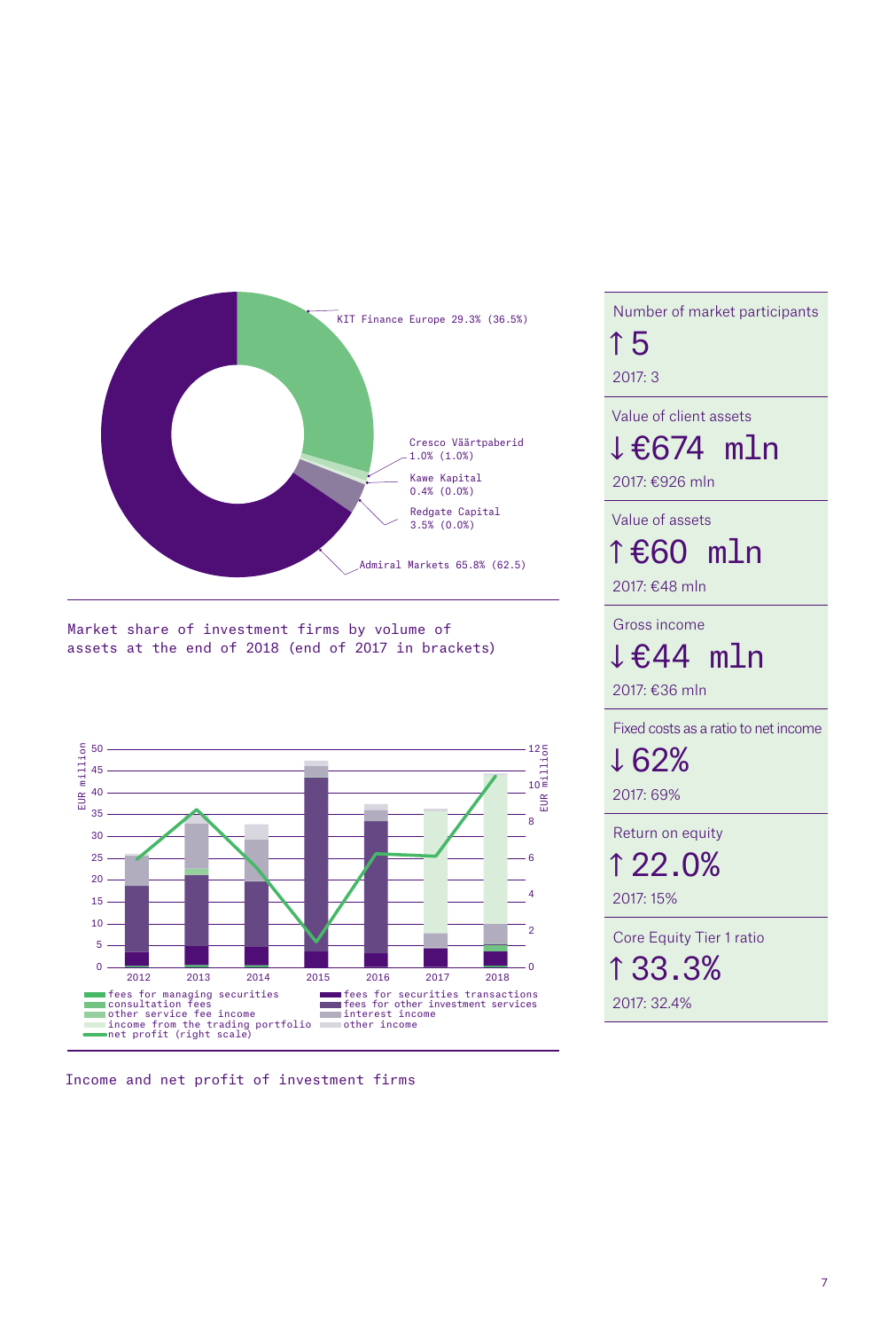### <span id="page-7-0"></span>FUND MANAGEMENT COMPANIES

#### MAIN CHANGES

- The number of fund management companies operating in Estonia fell. An authorisation as an investment fund was issued to one fund manager, from whom the fund management authorisation was then withdrawn. This left 15 fund managers operating in the market at the end of 2018, of whom four were authorised as small fund managers.
- The volume of assets managed by fund managers<sup>1</sup> increased by 0.85% in 2018 to 6.2 billion euros. The growth came mainly from management of their own funds by Estonian fund managers. Funds under the fund managers themselves held 78% of the assets under management, while investment management services provided to other fund managers accounted for 20% of assets, and management of foreign securities portfolios for 2%.
- The consolidated balance sheet of the fund managers increased to 140 million euros over the year as it grew by 8%. The increase came mainly from growth in profits earned.
- The profit of fund managers fell by 14% over the year to 16.9 million euros. The profit of fund managers was affected in 2018 by the state of financial markets, where there was more volatility than usual.
- The capitalisation of the sector remains strong. The own funds requirement of the sector is covered more than five times over. The return on equity of fund managers fell last year to 13.6%.
- Although pension funds that have entered the market with low fees and passive investments in other index funds have tightened price competition between fund managers, their market share increased during 2018 by between 1.5% and 2.1%.

### RISK ASSESSMENT

The business model of fund managers continues to be focused largely on mandatory pension funds. Changes in the pension system could have a significant impact on the operations of fund managers.

Liquid assets make up a large share of the consolidated balance sheet. The largest risk is market risk, which is borne by the investments funds have made in themselves. Revaluation of investments impacts the profitability of the sector substantially. As fund managers largely handle mandatory pension fund assets, management of their operating risks is important, and a major role in this is played by efficient management and internal control systems.

The profitability of fund managers may in future be affected by changes to the Investment Funds Act, which covers management fees and sets monetary limits on fund management. At the same time the changes will introduce the concept of the success fee, which allows fund managers to earn additional income if the return on the fund beats a given reference base.

Although the own funds requirement of the sector is covered more than five times over, individual fund managers still come under close supervisory attention as their capitalisation is notably worse than the average for the sector.

<sup>1</sup> Not including small fund managers.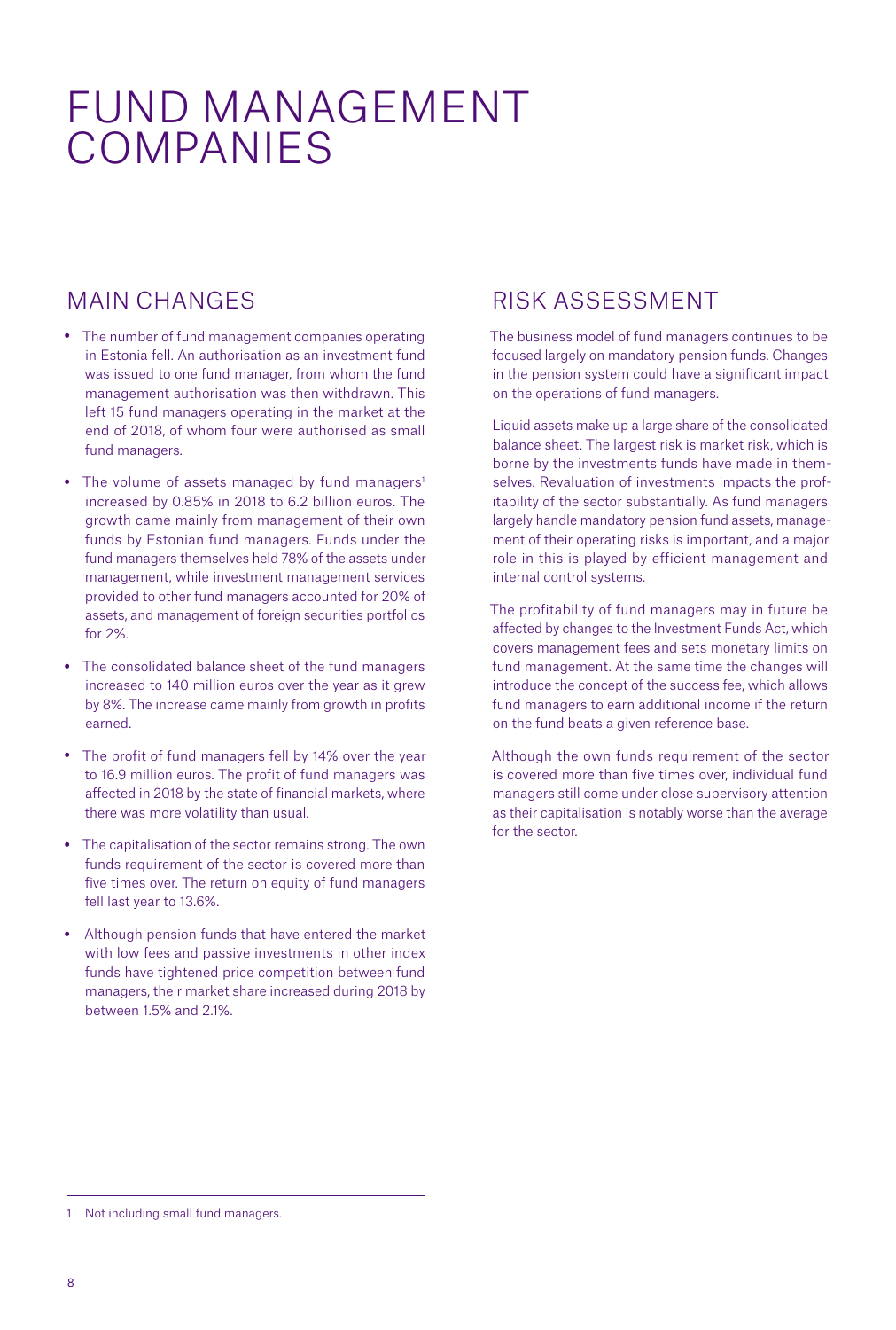

The market share of fund managers for funds registered in Estonia at the end of 2018 (end of 2017 in brackets)



#### Income and net profit of investment firms

2017: 16 Value of assets managed ↑ €6.19 bln 2017: €6.14 bln Value of assets of fund managers ↑ €139.5 mln 2017: €128.6 mln Fixed costs as a ratio to net service fee income ↑ 41% 2017: 40% Return on equity ↓ 13.6% 2017: 16.8% Equity coverage ratio ↓ 505% 2017: 511%

Number of market participants

↓15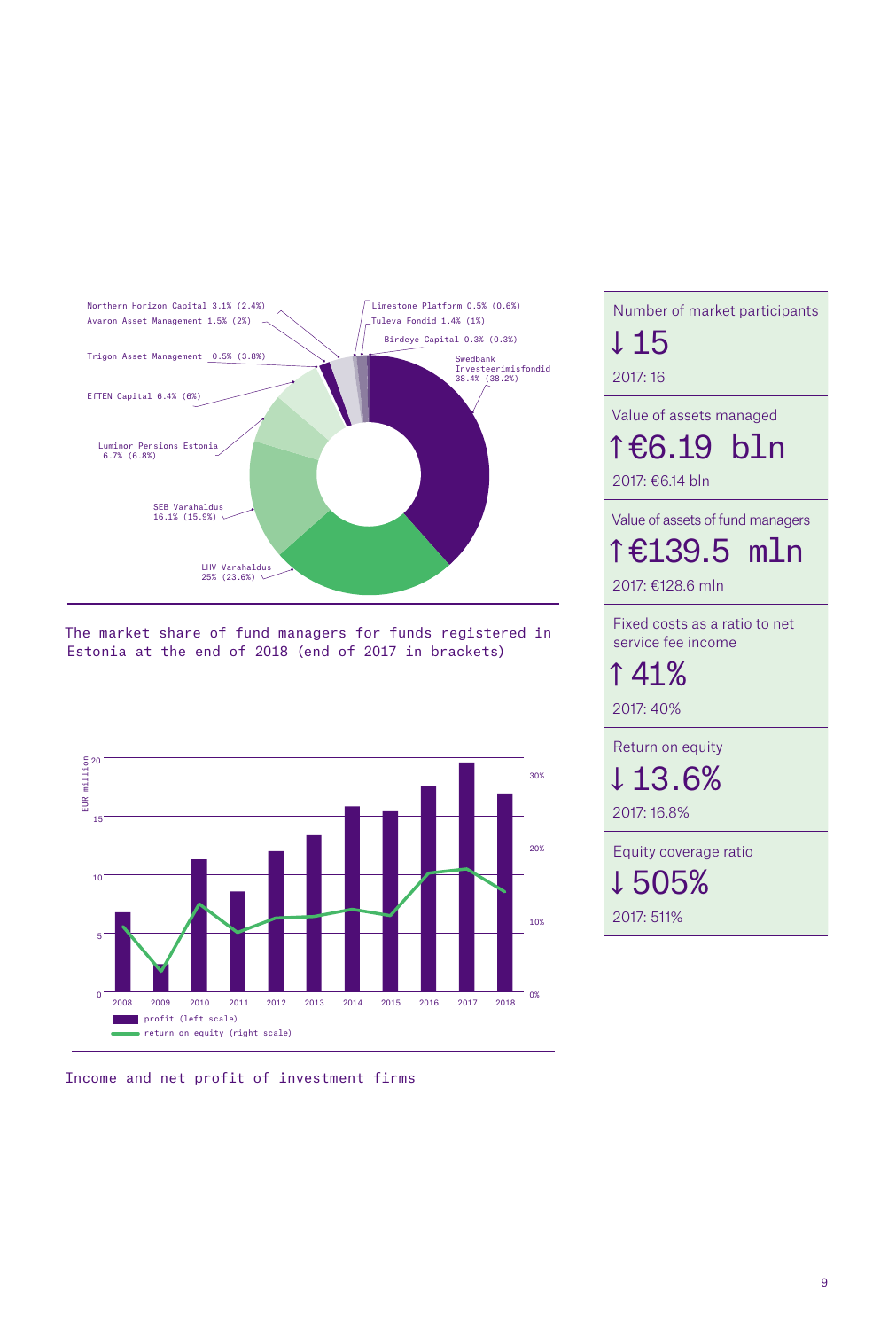### <span id="page-9-0"></span>INVESTMENT AND PENSION FUNDS

#### MAIN CHANGES

- Fund managers with an authorisation in the Estonian market managed 55 investment and pension funds in Estonia at the end of 2018, of which 11 were non-public funds. The assets of public investment and pension funds were 4.5 billion euros, while the assets of non-public funds were 0.4 billion euros. Alongside the authorised fund managers there were 21 small fund managers registered with Finantsinspektsioon and operating in Estonia in 2018, which were not subject to supervision. Finantsinspektsioon data showed they were managing 14 non-public funds at the end of the year with assets of 150 million euros.
- The combined assets of public investment funds grew by 3.2% over the year from 4.4 billion euros to 4.5 billion euros. The growth in the market for funds continued to be driven by mandatory pension funds, whose assets increased by 300 million euros over the year. Mandatory pension funds made up 87% of the total fund market, followed by equity funds with 5% and public real estate funds, also with 5%. The volume of assets at real estate funds is now approaching that at equity funds. It increased by 28% over the year from 157 million euros to 200 million euros. The volume of voluntary pension funds grew at the same time by less, adding only 1 million euros. Voluntary pension funds are 3% of the total assets of public funds.
- The aggregate value of other public funds fell because the value of equity funds was down over the year by 206 million euros to 209 million euros at the end of the year, with all the equity funds registered in Estonia seeing a fall. This was partly affected by Trigon Uus Euroopa Fond, Estonia's largest equity fund, moving its operations to Luxembourg.
- When the Trigon Uus Euroopa Fond moved to Europe, the market share of AS Trigon Asset Management fell from 3.7% to 0.2%. The largest share of the market was held by AS Swedbank Investeerimisfondid with 41%, which was followed by AS LHV Varahaldus with 27% and SEB Varahaldus with 17%.
- In 2018 Finantsinspektsioon coordinated changes to the conditions of one mandatory pension fund and seven investment funds. One voluntary pension fund received permission to merge its funds and one fund was permitted to merge its funds internationally. Permission to liquidate was issued to one investment fund.

#### RISK ASSESSMENT

The Estonian fund market is focused on mandatory pension funds and pension funds provide an increasingly large share each year of the assets of the fund sector and of the number of funds.

Low interest rates and looser restrictions on investments have pushed fund managers towards alternative and less liquid investments in unlisted bonds and real estate projects. This increases the liquidity risk of the funds, and also their net fair value definition risk.

From the first quarter of 2018 there are no longer any public bond funds in the Estonian fund sector.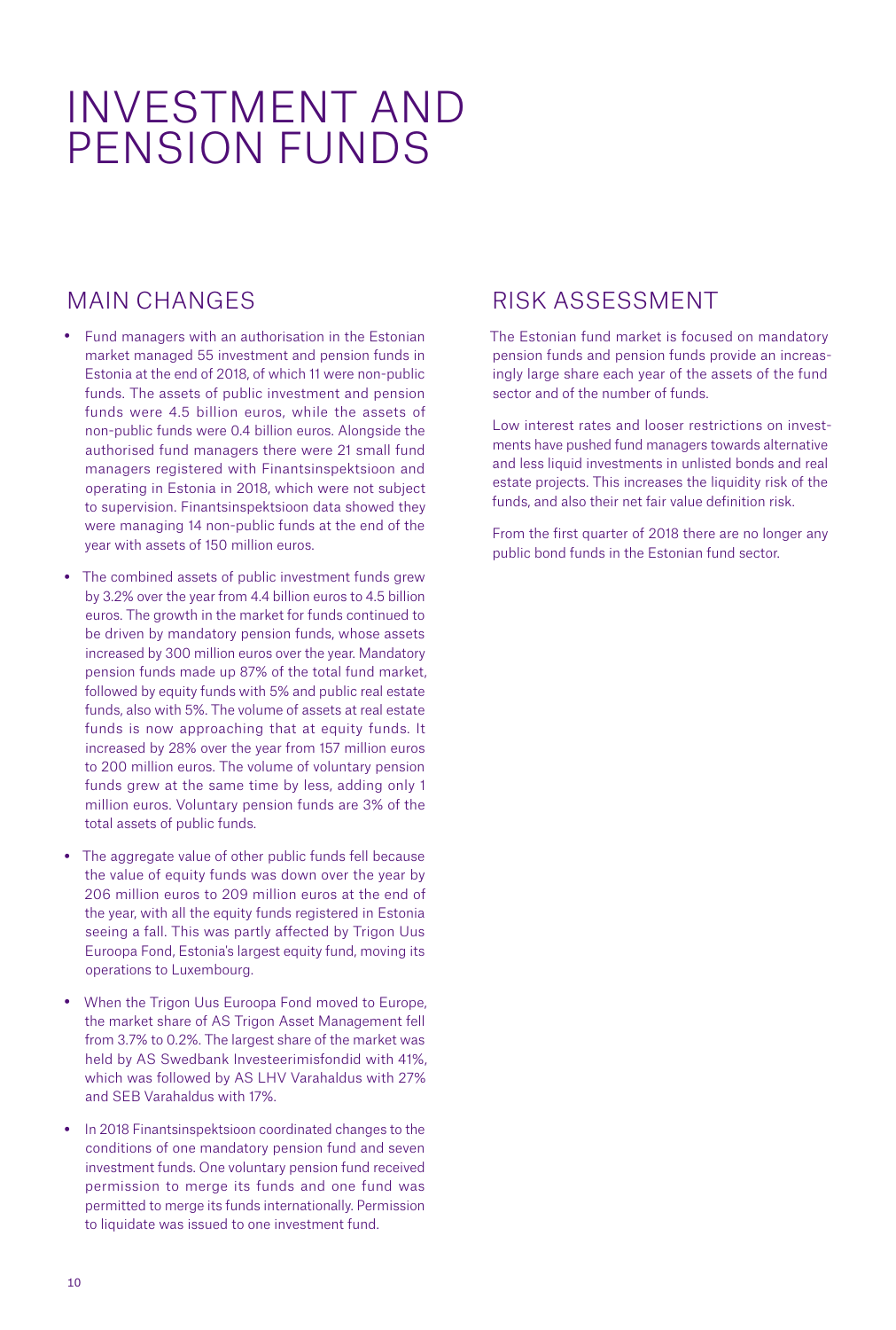

The market share of funds by type of fund (million euros)

| Number of investment funds                        |
|---------------------------------------------------|
| ↓ 55                                              |
| 2017:58                                           |
| of which pension funds                            |
| 32                                                |
| 2017: 32                                          |
| other public funds                                |
| ↓12                                               |
| 2017:14                                           |
| non-public funds                                  |
| ↓11                                               |
| 2017:12                                           |
| Value of the assets of public<br>investment funds |
| î€4.5 bln                                         |
| 2017: €4.4 bln                                    |
|                                                   |
| of which assets of pension<br>funds               |
| î€4.1 bln                                         |
| 2017: €3.8 bln                                    |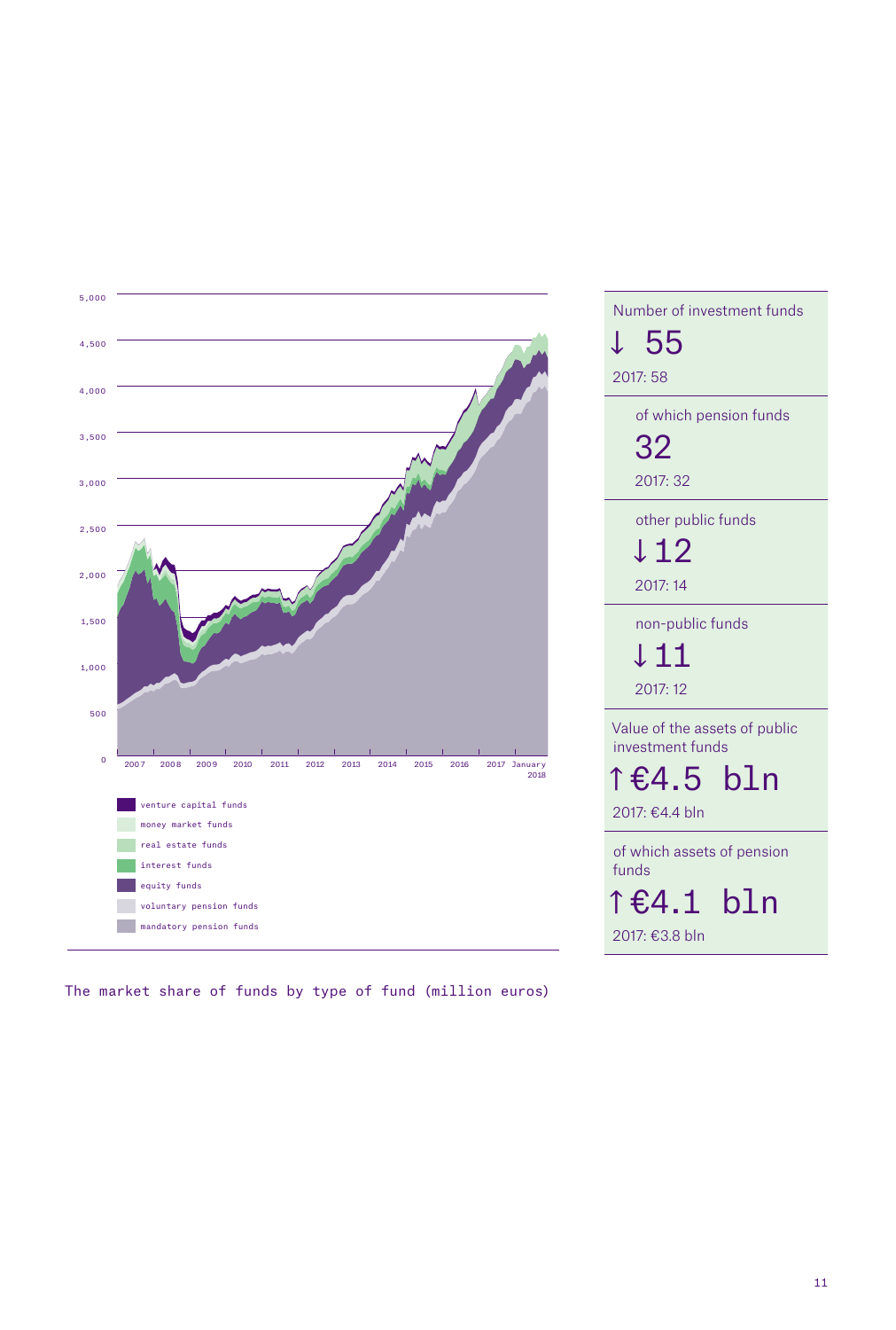# <span id="page-11-0"></span>LIFE INSURANCE

#### MAIN CHANGES

- There are three life insurance companies and two branches of foreign insurers that are authorised to operate in the life insurance market in Estonia.
- The assets of the Estonian life insurance companies grew by 2.7% over the year to 1.06 billion euros. The growth was mainly driven by an increase in investments and demand deposits. Technical provisions increased by 6.8% in volume.
- The most popular insurance products remained unitlinked life insurance and insurance with profit-sharing.
- Estonian life insurers received 240 million euros in insurance premiums, which was 3.5% more than in the previous year.
- More than half of the insurance premiums by volume were taken in by the branches of life insurers in Latvia and Lithuania.
- Unit-linked life investment received 47.5% of all the insurance premiums paid in 2018. Insurance premiums paid under second pillar pension contracts provided less than 7% of all payments.
- At the end of the year, there were 7191 insured people covered by second pillar pension contracts, which is one fifth more than in the previous year. One branch of a foreign insurer started to offer second pillar pension contracts alongside two local insurers. Over the year insurers made pension payments of 4.5 million euros, which is 1.1 million euros more than in 2017. The provision for pension contracts was 86.6 million euros at the end of the year, meaning it had grown over the year by a fifth.
- Branches of foreign insurers received a total of 12.7 million euros in insurance premiums from the Estonian life insurance market in 2018, of which around 12% were second pillar premiums.
- The capital requirements for life insurance companies had coverage of 155% at the end of 2018. All the life insurance companies met the requirement.

#### RISK ASSESSMENT

Interest rates do not yet favour insurers, who have much longer liabilities with a financial guarantee than insurance clients have. Low interest rates make it hard for insurers to find investments with an appropriate level of risk and return.

Interest rates remaining low has however not notably changed the distribution of investments of insurers. They continue to invest mainly in sovereign bonds with high ratings and in the financial sector, which is why their return on investment is not particularly good. Their investments are well distributed across issuers.

The Solvency II insurance regulation came into force in 2016, and one of the main problems in implementing it has been the lack of documentation, both for management systems and for describing technical subjects. The companies have made major improvements in this matter, and the use of key function solutions has also improved.

The large risk remains in life insurance of technical provisions being underestimated because assumptions are too optimistic, which could affect how the companies meet their liabilities.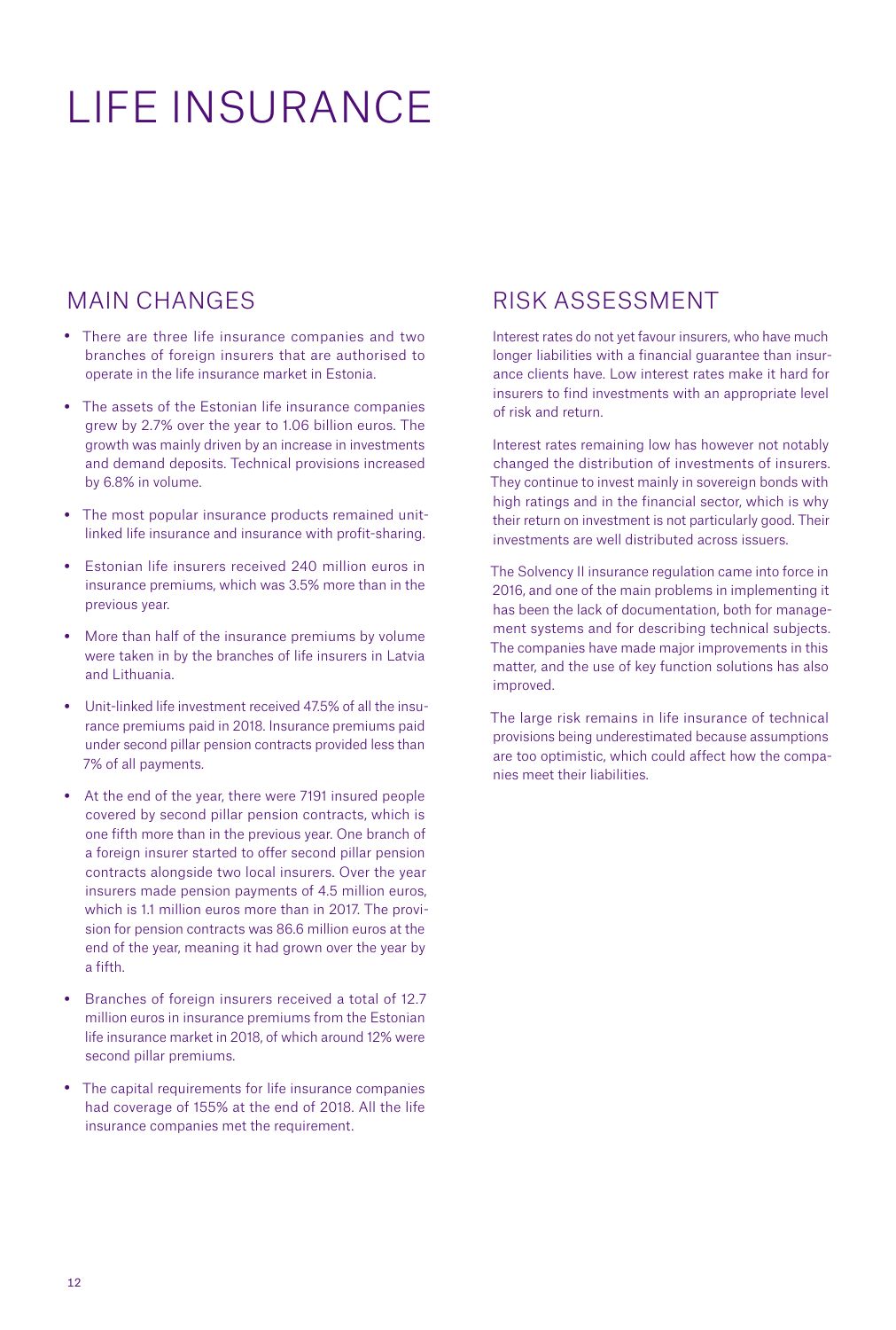

Market share of Estonian life insurance companies by volume of assets at the end of 2018 (2017 in brackets)



Premiums received and claims submitted in 2018

Number of market participants 5 2017: 5 Value of assets<sup>1</sup> ↑ €1063.5 mln 2017: €1035.8 mln Volume of technical provisions ↑ €764.3 mln 2017: €715.6 mln Value of insurance premiums ↑ €240.2 mln 2017: €232.1 mln Solvency capital requirement coverage ratio ↓ 155% 2017: 182%

> 1 All financial indicators are given for the three insurers registered in Estonia, meaning branches of foreign insurance companies are not covered.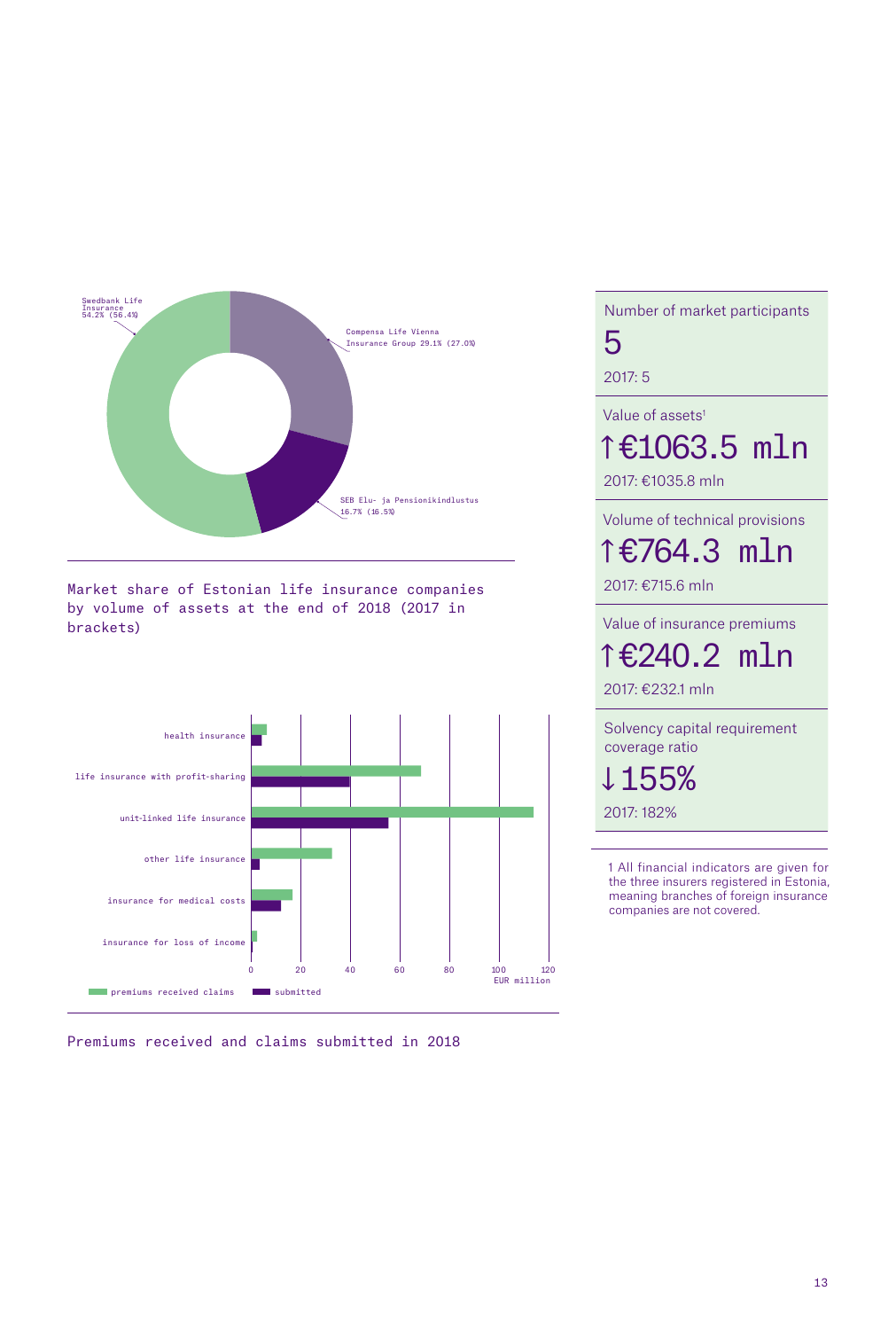## <span id="page-13-0"></span>NON-LIFE INSURANCE

#### MAIN CHANGES

- There are seven non-life insurers operating with authorisations in Estonia, and six branches of foreign non-life insurers.
- The largest type of non-life insurance for Estonian non-life insurers by premiums paid is motor third-party liability insurance, but including branches of foreign insurers means the most insurance premiums in the Estonian non-life insurance market were paid for fully comprehensive motor insurance.
- Over half of the liabilities from insurance contracts are related to motor third-party insurance.
- The insurance premiums of Estonian non-life insurers grew by 16% in 2018 to 567 million euros. The total value of the Estonian non-life insurance market was 383 million euros, and it grew by 14.5% over the year.
- The net combined ratio of non-life insurers, which is the loss ratio together with the expense ratio, fell to 87.9% in 2018. The fall in the combined ratio and the increase in total volume meant that the technical profit of non-life insurance increased.
- Rises in tariffs brought third-party motor insurance into profit in 2018, which had last happened in Estonia in 2011.
- Less than 50% of the insurance premiums received by non-life insurers in Estonia were paid out as payments. The four largest Estonian non-life insurers have branches in Lithuania and Latvia.
- The non-life insurance sector is well capitalised. All insurers meet the solvency and minimum capital requirements.

#### RISK ASSESSMENT

The investment strategies of non-life insurers are mainly conservative. They mainly invest in assets with good ratings, meaning their returns have been small or even negative.

Growth in volume in the non-life insurance sector can lead to a reduction in capitalisation, as the increased profit earned from equity will not necessarily be enough to cover the increased capital requirements. The capitalisation of the non-life insurance sector fell over the year to 202%. Profitability has been helped by the level of own funds, but the growth in volumes has also raised capital requirement rates at the same time.

Shortcomings identified in compliance with legal requirements for risk awareness indicate problems in management and in the operation of internal control systems.

Events in the Latvian and Lithuanian markets impact the Estonian non-life insurers significantly, as more than half of the insurance premiums received by non-life insurers come from those two countries.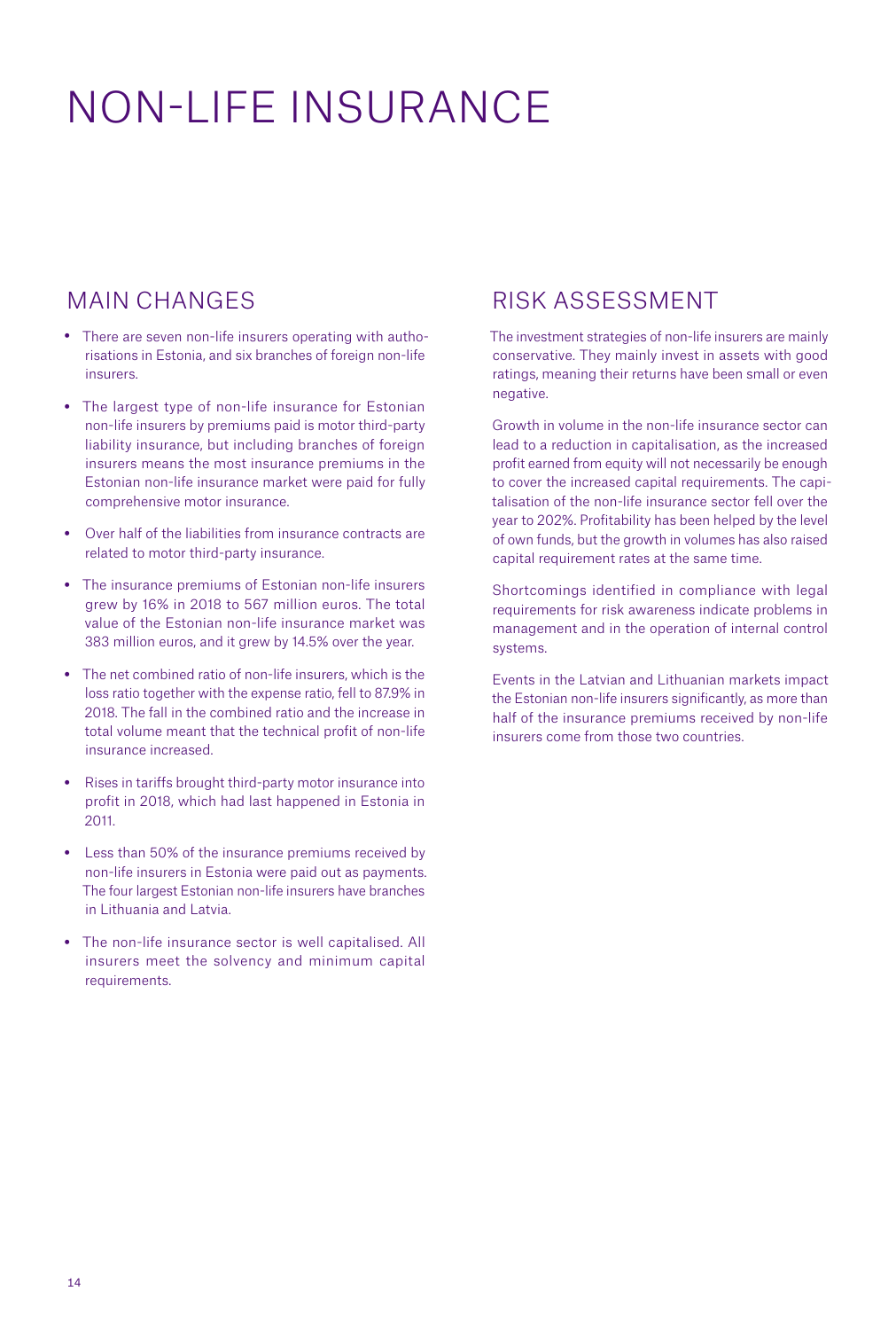

The Estonian non-life insurance market by insurance premiums at the end of 2018 (end of 2017 in brackets)



The combined net ratio of non-life insurers from Solvency II data

Number of market participants 13 2017: 13 Value of insurance premiums ↑ €567.2 mln 2017: €488.7 mln Value of assets ↑ €833.8 mln 2017: €746.8 mln Volume of technical provisions ↑ €377 mln 2017: €338.4 mln Solvency capital requirement coverage ratio ↓ 201.7% 2017: 208.8%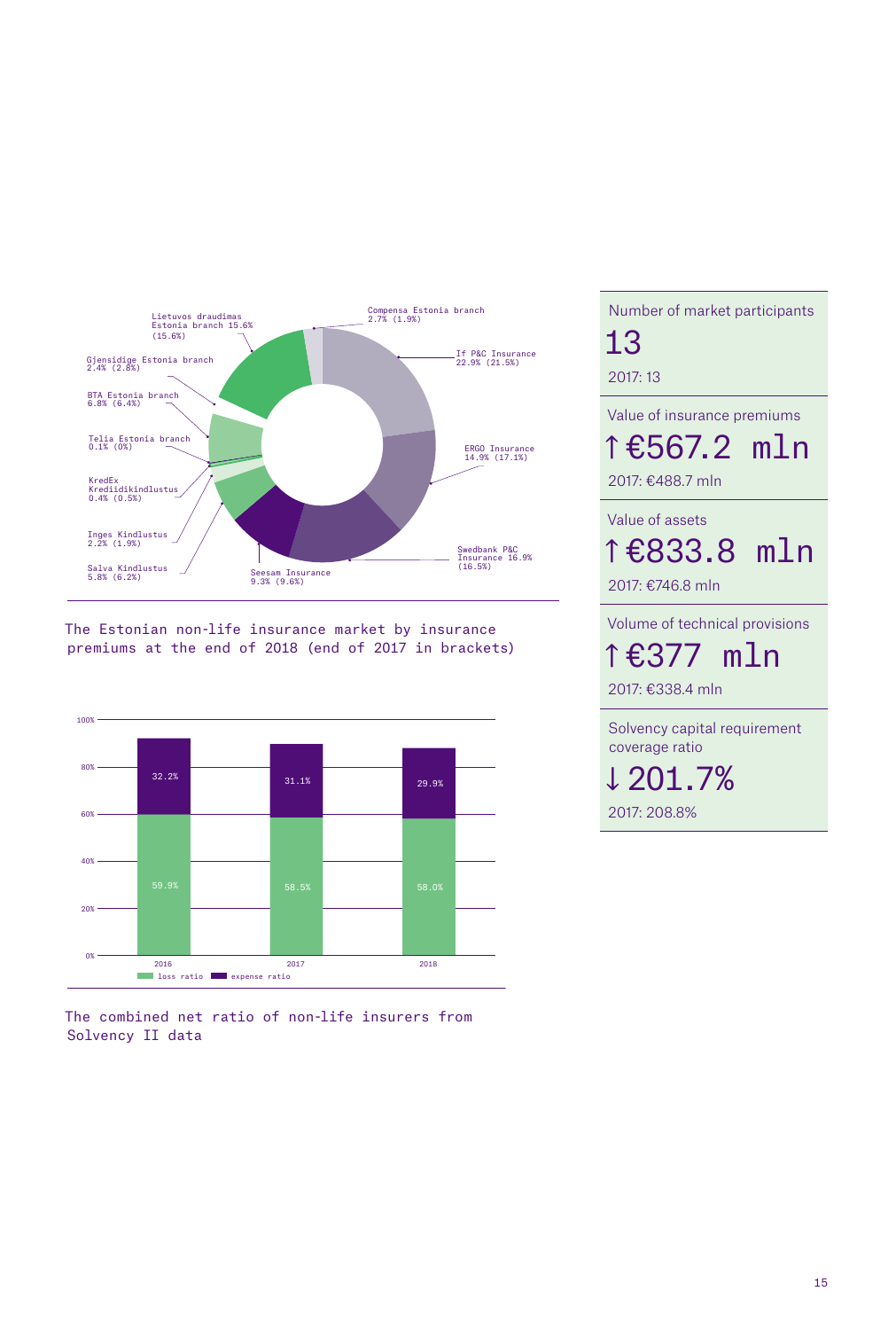## <span id="page-15-0"></span>PAYMENT INSTITUTIONS

#### MAIN CHANGES

- There were 13 payment institutions in the market at the end of 2018, three of them operating with an exemption. The requirements are not as strict for payment institutions with an exemption from the authorisation and the volume of payments they can intermediate is limited. There is also one branch of a foreign payment institution registered in Estonia.
- The value of the average payment transaction at payment institutions with a full authorisation rose from 98 euros to 124 euros. Cross-border payments accounted for 43% of payments by value, and 14% were transactions initiated with a card payment.
- The payment institution sector earned only a quarter of its income from providing payment services. Interest income on lending was the largest form of income for payment institutions.
- The general capitalisation of payment institutions is good. All payment institutions met the standards for own funds at the end of the year.
- There was an exceptionally high level of interest in applying for an authorisation in Estonia as a payment institution or e-money institution. Business plans more and more commonly include a combination of payment services and crypto assets.

#### RISK ASSESSMENT

- Combining payment services with crypto assets brings additional risks, in some places entirely new money laundering and terrorist financing risks, operational risks, and IT risks.
- Providers of payment services in the non-resident sector are particularly exposed to money-laundering risk.
- Growth in the turnover of payment institutions and their risk appetite should be supported by careful planning of capital and effective and sufficient internal control systems.
- The information technology capacity of payment institutions is ever more important for reliable reporting and for compliance with legal acts and guidelines.
- Although the general capitalisation of the sector is good, some payment institutions have attracted increased attention because of the risks coming from their business models and the sufficiency of their capital buffers.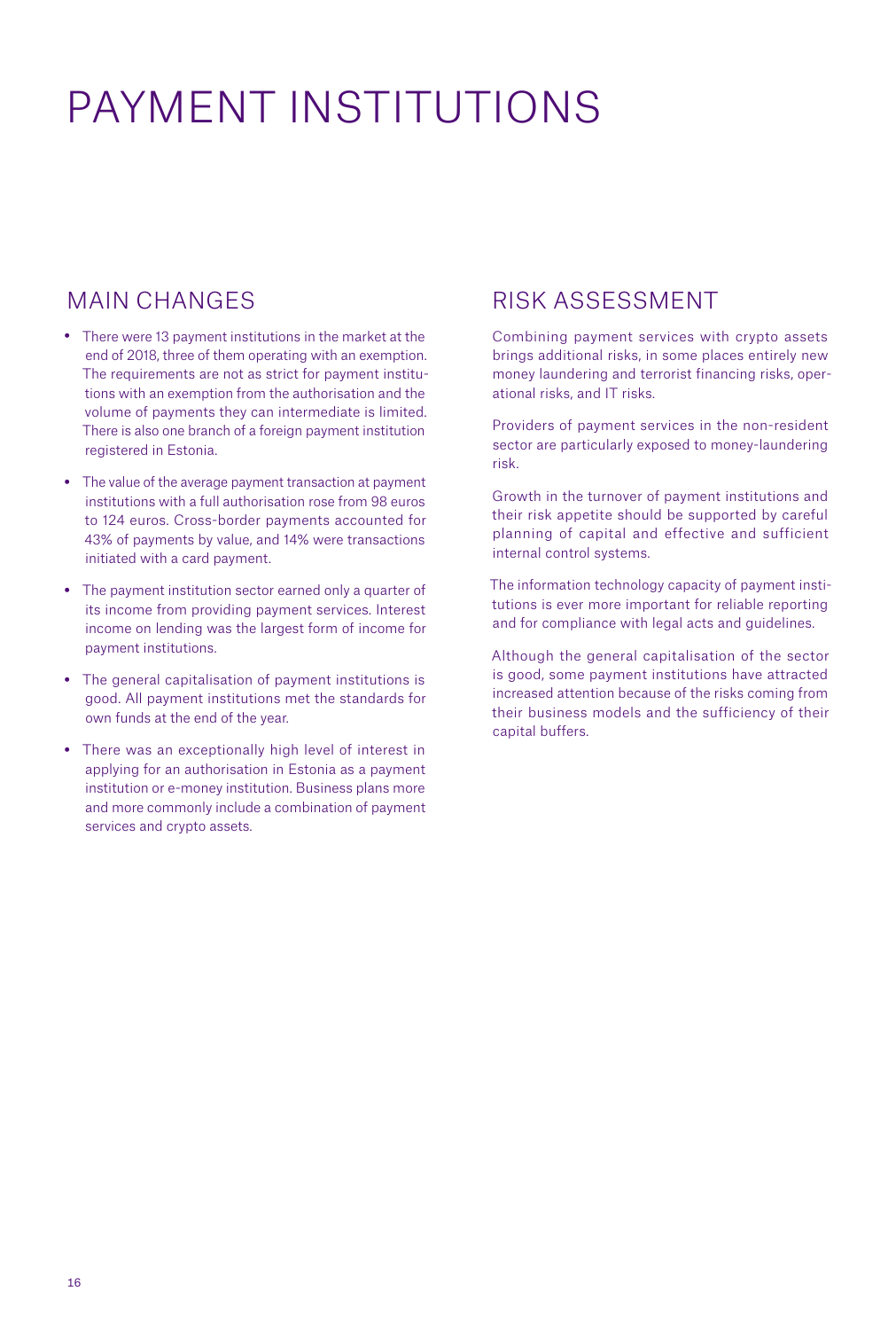





Value and number of payments of payment institutions

Number of market participants ↑ 101 2017: 9 Value of payments ↑ €684 mln 2017: €386 mln Number of payments ↑ €5.5 mln 2017: €3.9 mln Profit ↑ €4.6 mln 2017: €1.4 mln Return on equity ↑ 23.2% 2017: 9.0% Equity coverage ratio ↑ 946% 2017: 761% 1 The data do not cover statistics on companies operating with an

exemption.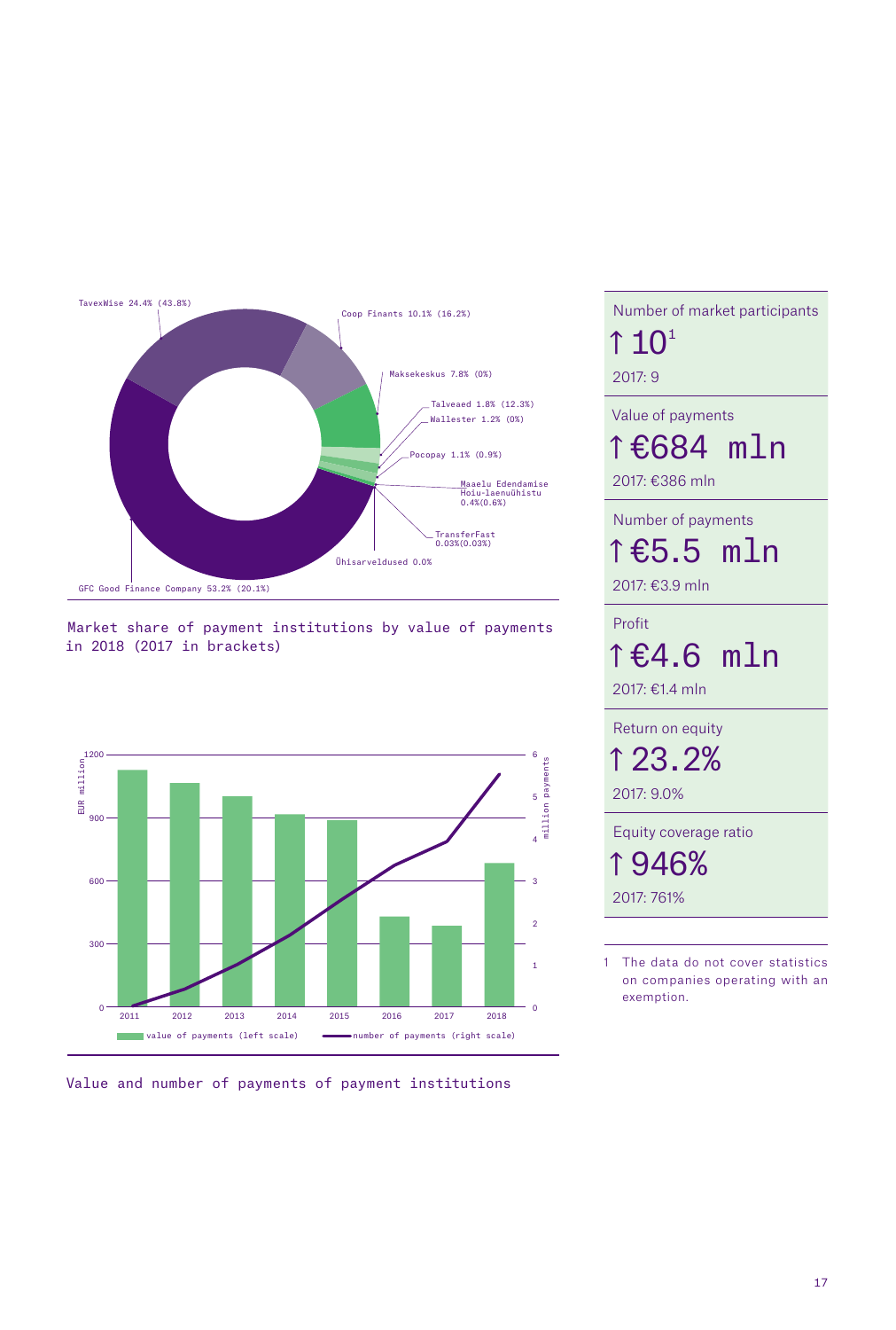### <span id="page-17-0"></span>CREDITORS AND CREDIT INTERMEDIARIES

#### MAIN CHANGES

- At the end of 2018 there were 51 creditors in the market and eight credit intermediaries. A further 12 creditors were operating with an exemption. These are creditors whose parent company is a credit institution and who fall under consolidated supervision. They are subject to the Creditors and Credit Intermediaries Act, but they do not have to apply for an authorisation.
- The stock of the loan portfolio of creditors increased by 19% over the year to reach 1.036 billion euros. A large majority of 80% of this was the 832 million euros in the portfolio issued by creditors associated with credit institutions.
- The loan portfolio of creditors associated with credit institutions mainly comprises vehicle leases, which make up 83% of the portfolio. The largest market share among them was held by Swedbank Liising. The remaining 20% of the consumer credit market was held by creditors that are not associated with credit institutions. The most common product in their loan portfolio is unsecured small loans and instalment credit for asset purchases, which make up a total of 81% of their loan portfolio. The largest market share among these is held by IPF Digital Estonia OÜ.
- The interest rates charged for credit are quite different at creditors associated with credit institutions and at other creditors, as the average interest rate at the end of 2018 at creditors associated with credit institutions was 9%, while at other creditors it was 46%.

#### RISK ASSESSMENT

The biggest risk in the creditor sector is the ability of companies to meet requirements for responsible lending. This means above all whether the credit capacity of the consumer is assessed in accordance with the Creditors and Credit Intermediaries Act. Responsible lending means assessing the credit capacity of the consumer and analysing the information they submit, but it also means validating that information. This means that one risk point for creditors is how available, comprehensive and accurate information on the consumer is.

The stock of consumer credit held by creditors operating with an exemption, which are subsidiaries of credit institutions, remains substantially larger than that of creditors operating under an Estonian authorisation. Bringing creditors under supervision has reduced the risks in the consumer credit market. The quality of the loan portfolio of creditors and credit intermediaries operating with an authorisation has slowly but steadily improved in recent years. This trend shows that creditors and credit intermediaries our observing the legal requirements for responsible lending and are issuing credit to borrowers when they are convinced of their capacity for credit.

Applying more effective supervision to creditors and credit intermediaries has been an important factor in minimising risks in the consumer credit market. Creditors and credit intermediaries are aware of supervision and effective supervision makes it possible to get a better view of the consumer credit market and to improve the quality and reliability of service providers in it.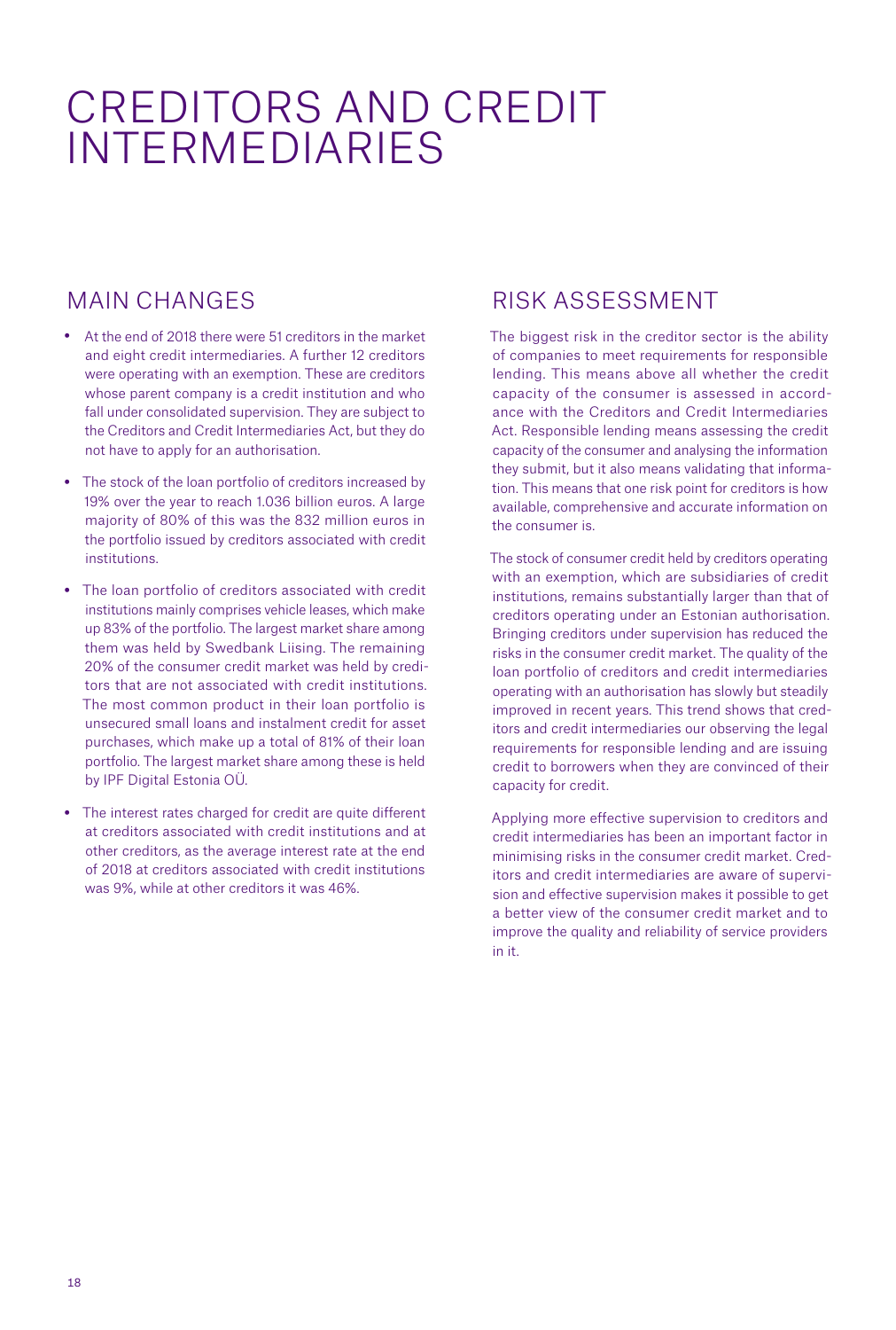

Number of market participants ↓71 2017: 72 Stock of loans issued ↑ €1036 mln 2017: €867 mln Net interest income ↑ €108.8 mln 2017: €93.9 mln

Market share of creditors by loan portfolio stock at the end of 2018



Stock of loans issued by creditors at the end of 2018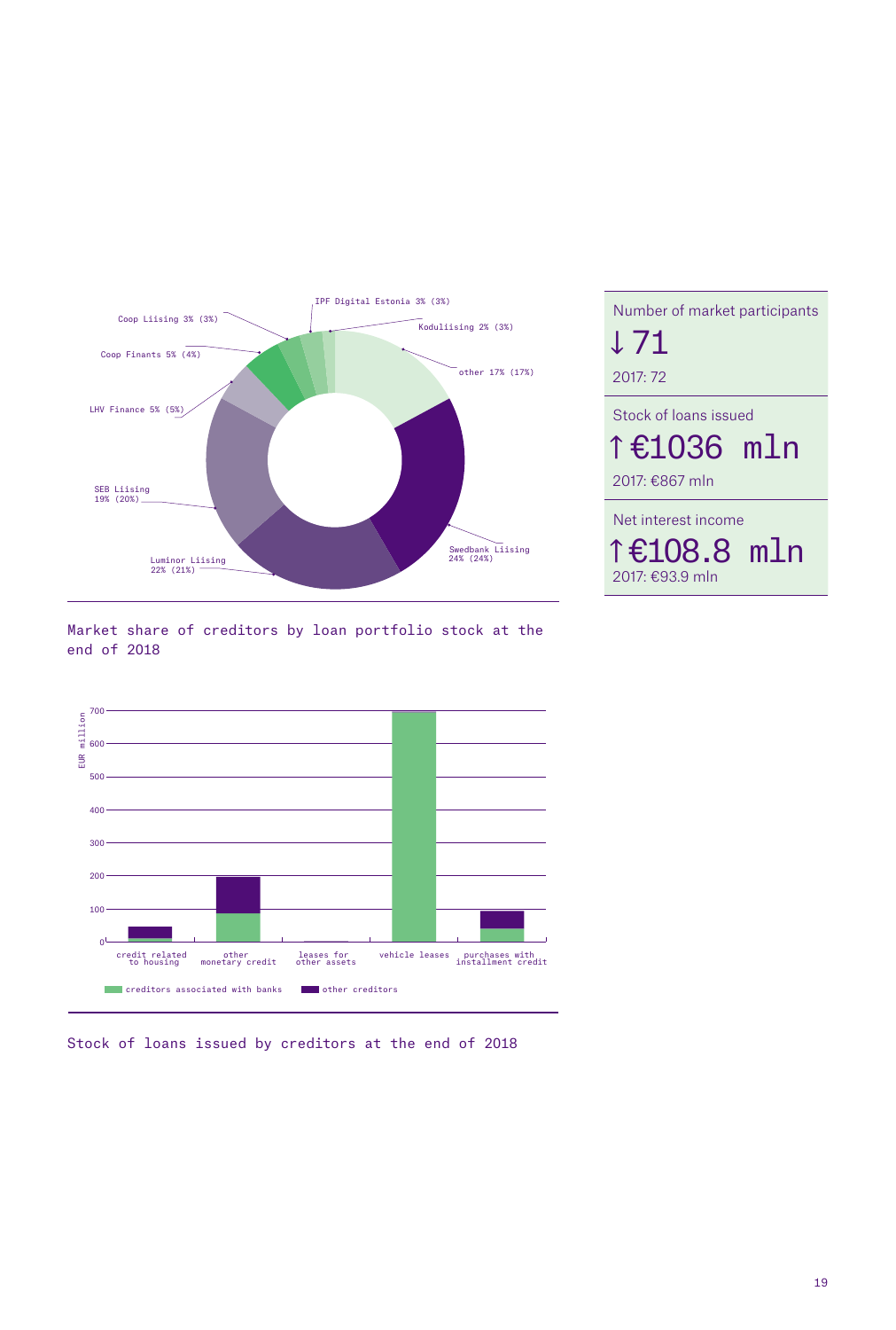## <span id="page-19-0"></span>INSURANCE BROKERS

#### MAIN CHANGES

- There were 41 insurance brokers on the list of insurance intermediaries at the end of 2018 and seven branches of foreign insurance brokers. Two brokers were removed from the list of insurance intermediaries and one insurance broker was added to it, while one branch of a foreign broker was removed and three branches were added.
- Insurance brokers registered in Estonia intermediated a total of around 169.5 million euros of non-life insurance premiums in 20181 . Estonian insurance brokers intermediate contracts from both Estonian and foreign insurance companies. In 2018, 78% or 132 million euros of all the insurance premiums intermediated were those of Estonian insurance companies, and 22%, or 38 million euros, went to foreign insurers.
- The main types of insurance handled were 52 million euros of insurance for land vehicles, 49 million euros of third-party motor insurance, and 33 million euros of property insurance.
- Insurance brokers registered in Estonia intermediated a total of 660,000 euros of life insurance premiums in 2018. The most common types of life insurance contract were accident and illness insurance, for which premiums totalled 419,000 euros. A further 233,000 euros in other life insurance contracts, including risk insurance, were intermediated. Life insurance premiums of 301,000 euros were collected for Estonian insurers through insurance brokers, accounting for 0.3% of the life insurance premiums received by Estonian insurers.

#### RISK ASSESSMENT

Given the importance of insurance brokers as a channel for marketing insurance, it is important to avoid possible conflicts between the interests of clients and the economic interests of the insurer and the broker. This is especially the case if the brokerage fees that insurers pay affect the sales success of their own insurance services in the insurance brokerage market. Insurance brokers are exposed most to the risks from the nature of their commercial relationships, as the insurance broker has a duty of loyalty to the insurance purchaser, not to the insurer.

<sup>1</sup> As well as contracts with insurers, contracts with foreign reinsurers were also intermediated in Estonia, but they are not covered in this review. They received 4.8 million euros in insurance premiums in 2018.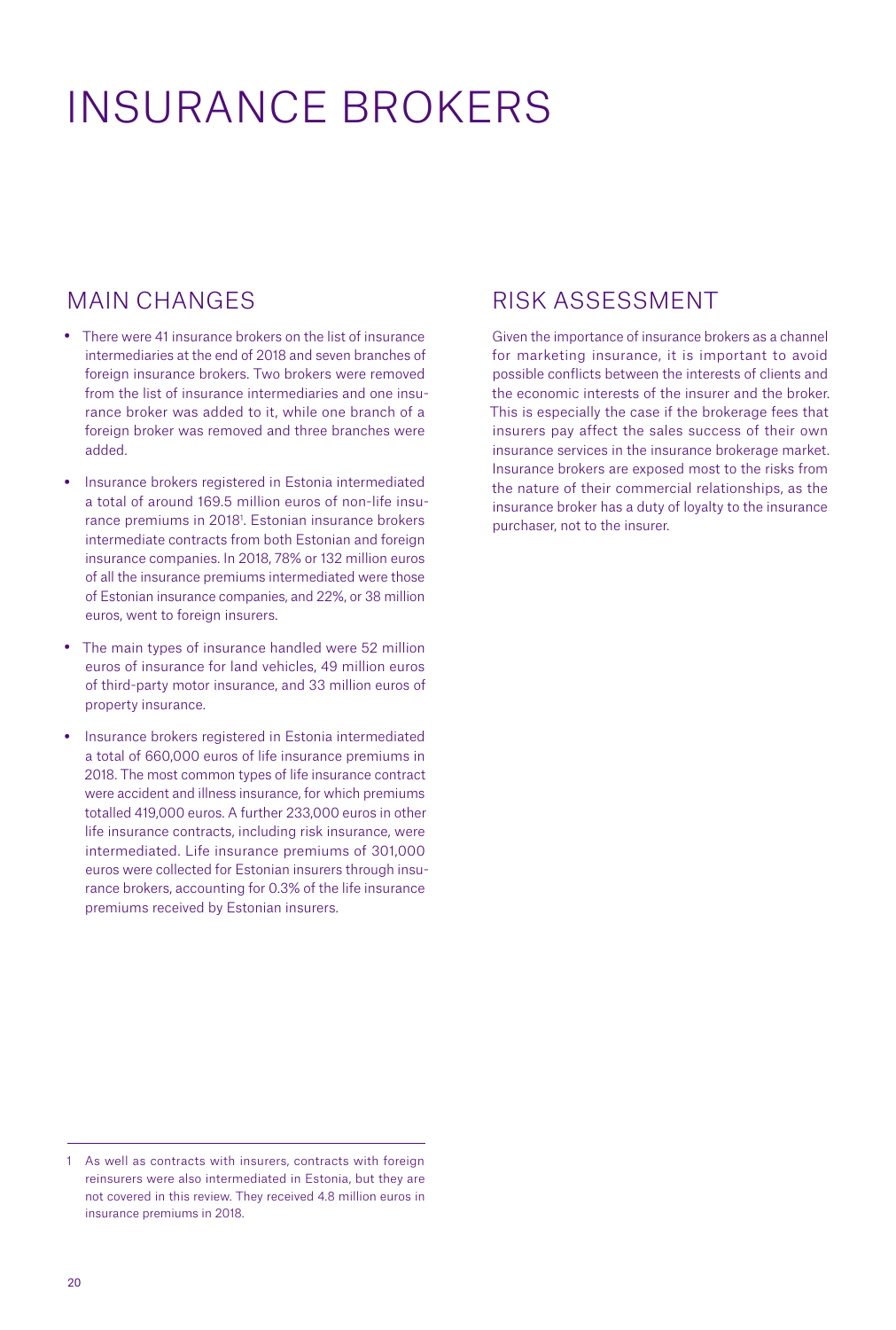

Market share of insurance brokers by non-life insurance premiums in 2018 (2017 in brackets)



Market share of insurance brokers by life insurance premiums in 2018 (2017 in brackets)

| 1 48                              |
|-----------------------------------|
| 2017:47                           |
| Value of payments intermediated   |
| €170 mln                          |
| 2017: €170 mln                    |
| Intermediation fees as a ratio to |
| payments                          |

Number of market participants

↑ 13.4%

2017: 13%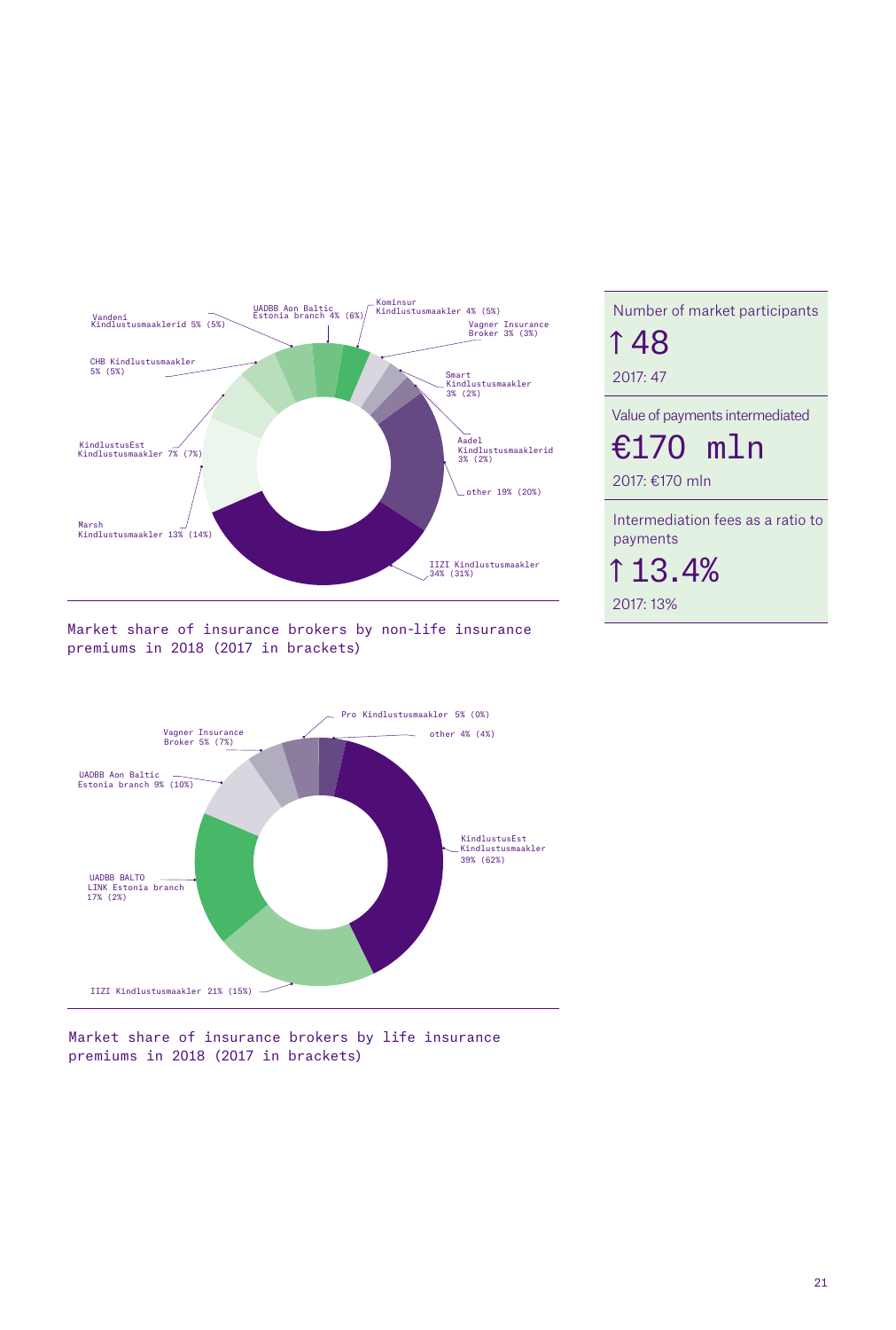## <span id="page-21-0"></span>THE SECURITIES MARKET

#### MAIN DEVELOPMENTS

- The Nasdaq OMX Tallinn stock exchange index fell by 6.38% in 2018, to 1162.86 points.
- Trading activity increased on the Tallinn exchange and there were 64,321 transactions with shares in 2018, which was 6.6% more than in the previous year. The turnover of the exchange increased by 46.4% to 221.9 million euros. The growth in the turnover was driven by a one-off event, which was the takeover proposal to the Olympic Entertainment Group AS shareholders.
- Shares of 15 companies were listed on the primary list of the Tallinn exchange at the end of 2018, and the shares of two were on the additional list. There were seven corporate bonds listed on the bond market and two on the alternative First North market. Shares of one company and one exchange-tradable fund were also listed on First North.
- The most active trading in 2018 was with shares of Olympic Entertainment Group AS, followed by shares in the Port of Tallinn and in Tallink Group.
- The biggest rises on the primary list in 2018 were of 5.88% for shares of EfTEN Real Estate Fund III and of 4.43% for the shares of Merko Ehitus. The biggest falls were of 35.69% in the shares of Baltika and of 27.64% in the shares of Nordecon.
- The market capitalisation of the Tallinn exchange at the end of 2018 was 2.57 billion euros, which was 30 million euros less than a year earlier. The increase in market capitalisation was boosted by the listing of shares in the port of Tallinn, while capitalisation was reduced by falling share prices and the end of listing for the shares of Olympic Entertainment Group AS.
- At the end of 2018, 19 companies were listed on the Tallinn exchange.
- The EURO STOXX 50 index, which reflects the biggest companies in Europe, fell by 14.34% in 2018 and lost 3001.42 points.